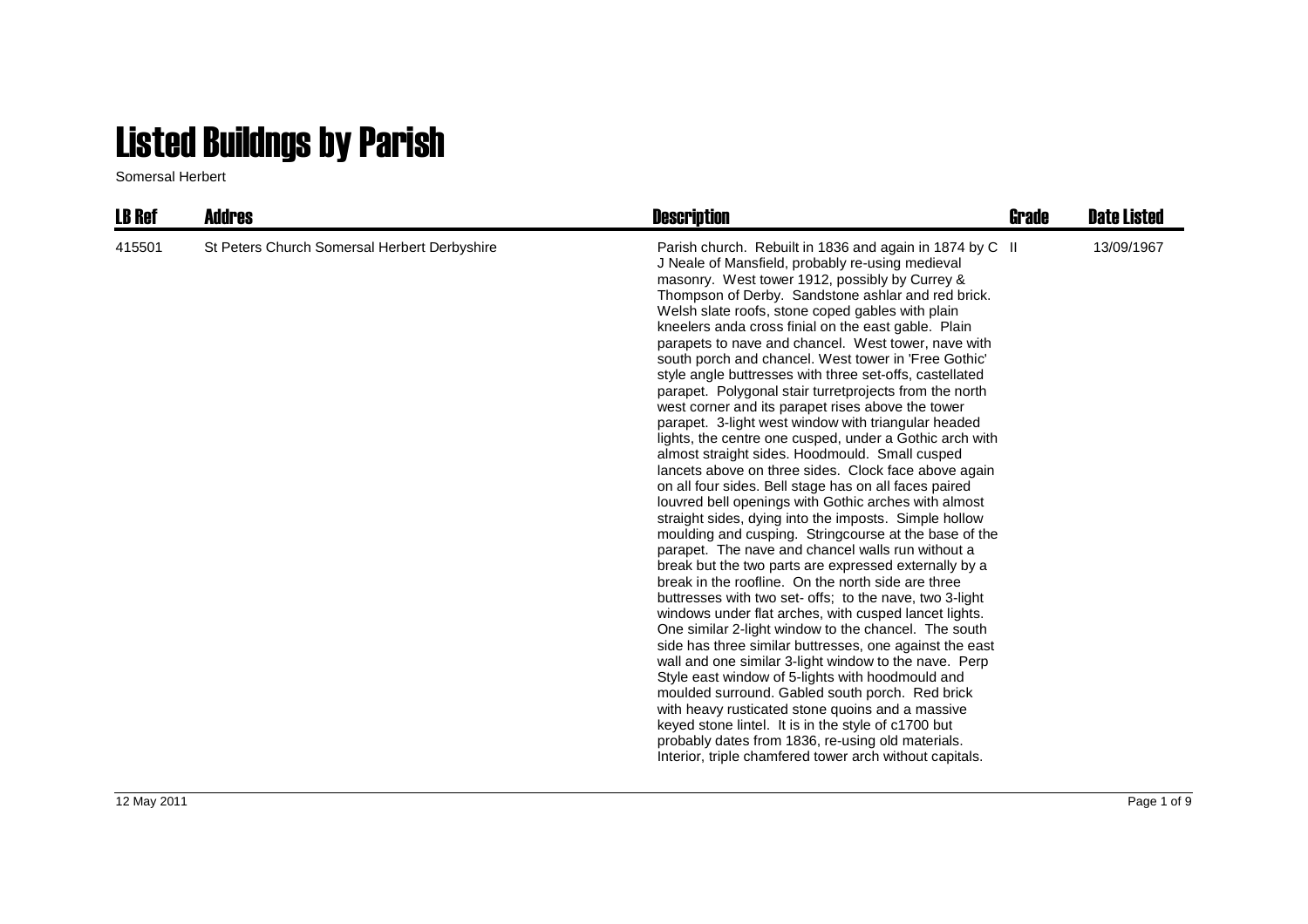| <b>LB Ref</b> | <b>Addres</b>                                          | <b>Description</b>                                                                                                                                                                                                                                                                                                                                                                                                                                                                                                                                                                                                                                                                    | <b>Grade</b> | <b>Date Listed</b> |
|---------------|--------------------------------------------------------|---------------------------------------------------------------------------------------------------------------------------------------------------------------------------------------------------------------------------------------------------------------------------------------------------------------------------------------------------------------------------------------------------------------------------------------------------------------------------------------------------------------------------------------------------------------------------------------------------------------------------------------------------------------------------------------|--------------|--------------------|
|               |                                                        | Broad, double chamfered Perp Style chancel arch.<br>Nave and chancel roofs have kingpost trusses<br>supported by arched braces on corbels. Early C12<br>circular tub font with intersecting blind arcading and a<br>frieze of lozenges overlaid with intermittent circles.<br>Tomb recess in the chancel north side with hollow<br>moulding. In the recess the torso and head of a priest<br>with arms folded and a chalice in his lap. Probably<br>early C15. Wall monument (chancel south), aedicule<br>with broken pediment enclosing a coat of arms. Dated<br>1601. Stained glass. West window c1873 by Wailes.<br>Chancel north window 1896 by Kempe. Listed for<br>Group Value. |              |                    |
| 415502        | The Cross St Peters Church Somersal Herbert Derbyshire | Churchyard cross. C15. Sandstone. Square base set II<br>on two stone steps and surmounted by a tall octagonal<br>shaft with moulded top and cusped base of a cross<br>finial. Listed for Group Value.                                                                                                                                                                                                                                                                                                                                                                                                                                                                                 |              | 13/09/1967         |
| 415503        | Lychgate St Peters Church Somersal Herbert Derbyshire  | Lychgate. c1920. Coursed squared sandstone and<br>sawn timber, with plain tile hipped roof, advanced to<br>north and south. Chamfered stone base supporting a<br>timber superstructure of massive square timbers<br>closely set. Gates to north side with plank uprights<br>diagonally braced with curved top. Good wrought iron<br>work. Listed for Group Value.                                                                                                                                                                                                                                                                                                                     | $\mathbf{I}$ | 19/11/1985         |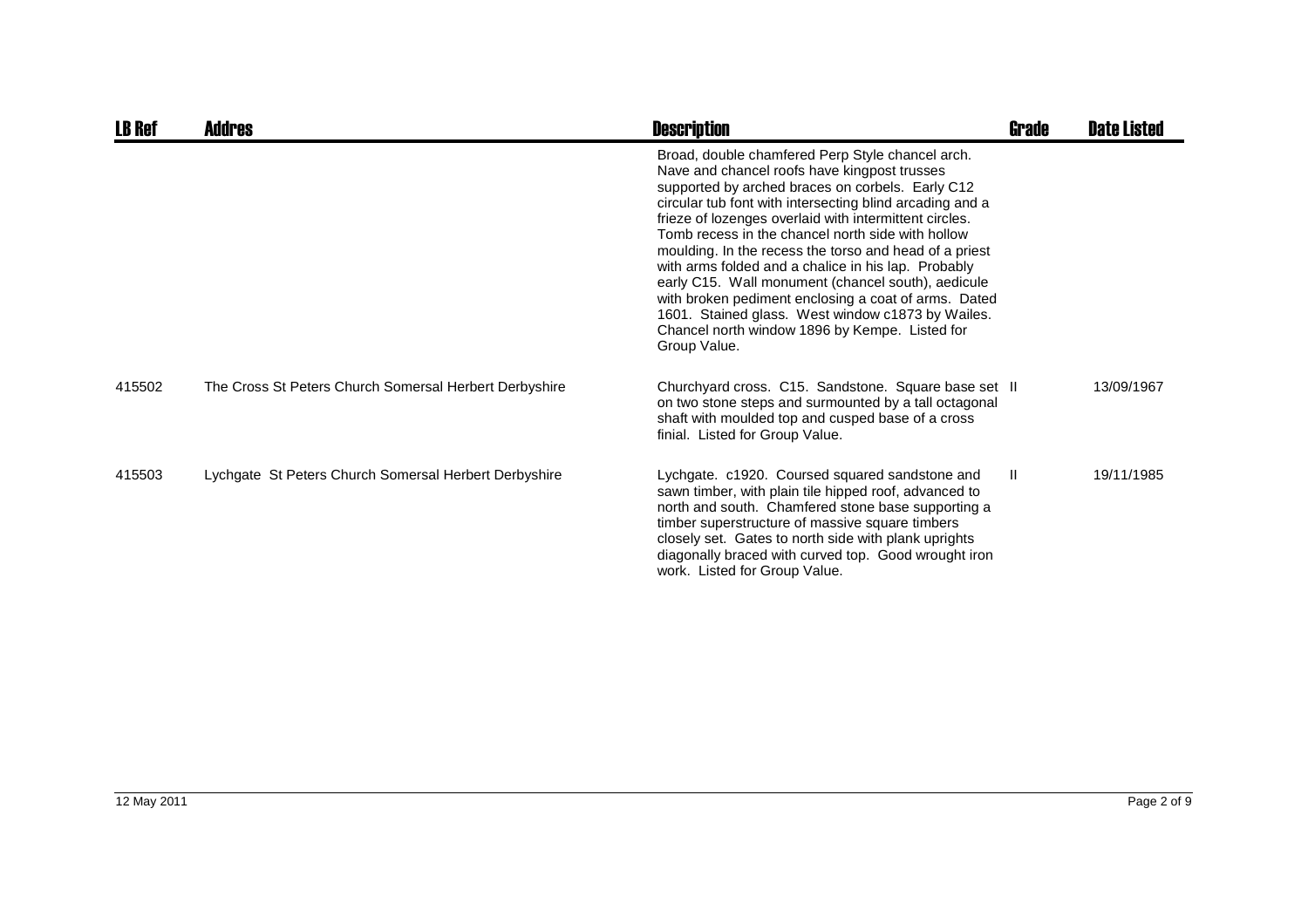| <b>LB Ref</b> | <b>Addres</b>                                     | <b>Description</b>                                                                                                                                                                                                                                                                                                                                                                                                                                                                                                                                                                                                                                                                                                                                                                                                                                                                                                                                                                                                                                                                                                                                                                                                                                                                                                                                                                                                                                                                                                                                                                                                                                                                                                                                                                                                                                                                                                                                                                                                                                                                                                                                                                                                          | <b>Grade</b> | <b>Date Listed</b> |
|---------------|---------------------------------------------------|-----------------------------------------------------------------------------------------------------------------------------------------------------------------------------------------------------------------------------------------------------------------------------------------------------------------------------------------------------------------------------------------------------------------------------------------------------------------------------------------------------------------------------------------------------------------------------------------------------------------------------------------------------------------------------------------------------------------------------------------------------------------------------------------------------------------------------------------------------------------------------------------------------------------------------------------------------------------------------------------------------------------------------------------------------------------------------------------------------------------------------------------------------------------------------------------------------------------------------------------------------------------------------------------------------------------------------------------------------------------------------------------------------------------------------------------------------------------------------------------------------------------------------------------------------------------------------------------------------------------------------------------------------------------------------------------------------------------------------------------------------------------------------------------------------------------------------------------------------------------------------------------------------------------------------------------------------------------------------------------------------------------------------------------------------------------------------------------------------------------------------------------------------------------------------------------------------------------------------|--------------|--------------------|
| 415504        | Somersal Hall Somersal Herbert Derbyshire DE6 5PD | Small country house. Early C16, 1564, partly encased<br>in brick in 1712, restored 1899. Timber framing with<br>lath and plaster infil, red brick, plain tile roof with brick<br>ridge and gable stacks. Two storeys with attics.<br>Irregular plan. Irregular north elevation. Right hand<br>part early C16, close studded timber framing with a<br>middle rail to each floor. Ground floor has three 2-light<br>and a 3-light ovolo mullioned windows either side of a<br>timber framed porch of 1899 with openings on each<br>side with turned balusters. First-floor has three<br>wooden cross windows either side of a 3-light window.<br>Coved eaves with broad gable to right with decorative<br>double curved braces and a 2-light window. Large<br>twin gabled dormer to right with a 2-light window and<br>box framing with decorative quatrefoil motifs Left hand<br>part has a broad gabled bay with box framing with<br>diagonal bracing and quatrefoil motifs in the gable.<br>Two 3-light windows to ground floor and two 2-light<br>windows above either side of a smaller 5-Light<br>window. 2-light window in the gable. Most of the<br>windows are of 1899 in C17 and C18 style with square<br>or diamond leaded lights. Exposed framing continues<br>to one bay of west elevation. Early C18 brick casing to<br>right hand bay of west elevation and whole of south<br>elevation. South elevation has four gabled bays. First<br>and second floor bands to left part. Left hand bay has<br>two wooden cross windows to each floor under<br>gauged brick arches. 2-light windows in the gable.<br>Second bay has to ground floor a similar blocked<br>window and a C19 doorway with round arch. First<br>floor has a similar blocked window and a cross<br>window. 2-light window in the gable. Third recessed<br>bay with double doors and a 3-light mullioned and<br>transomed window both under wooden lintels, to<br>ground floor. Two 2-light windows above. Right hand<br>bay has three wooden cross windows to ground floor,<br>one similar window above and a 3-light window in the<br>gable. Additional bay to right with a 3-light stone<br>mullioned window to ground floor and a glazing bar |              | 05/02/1982         |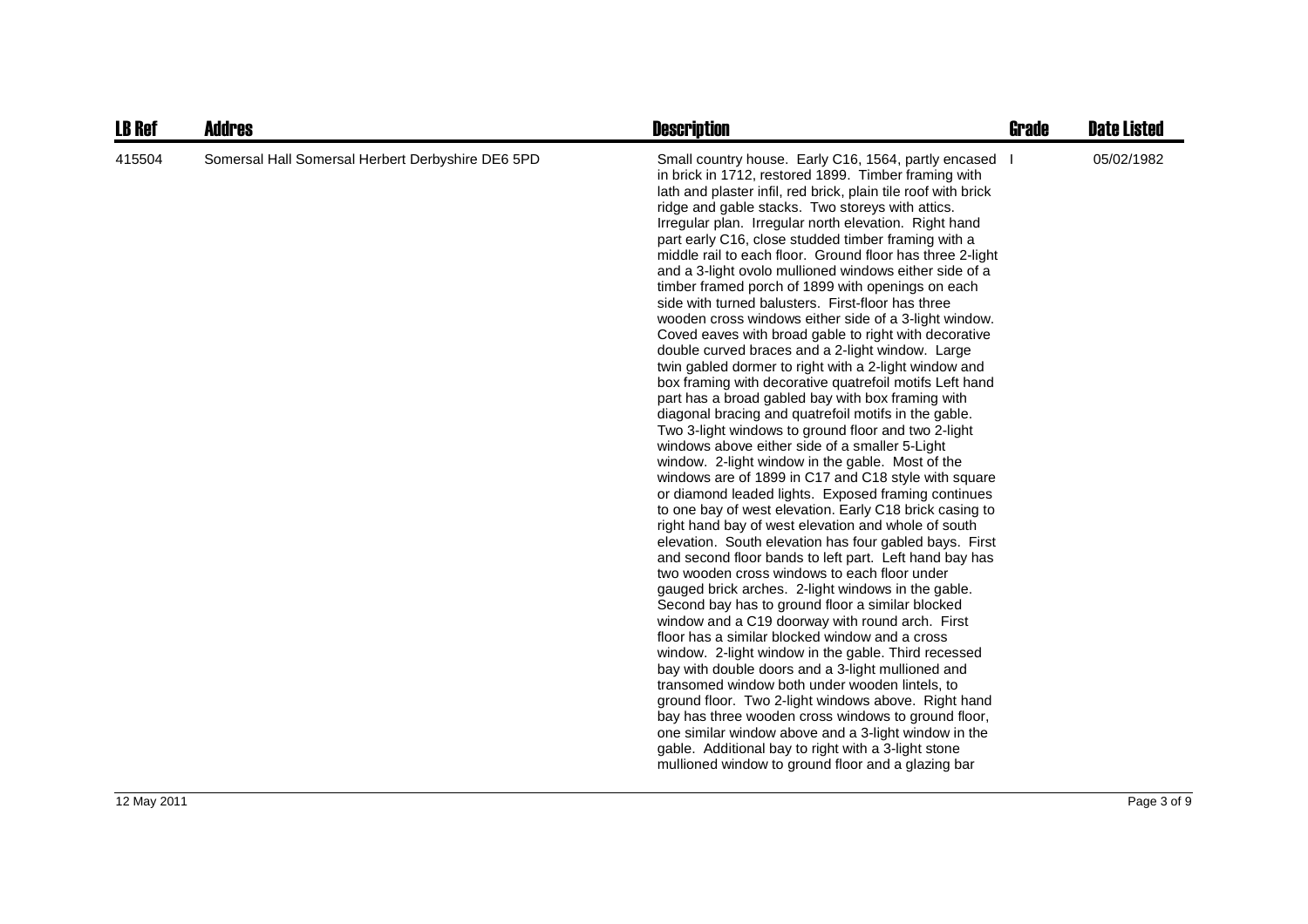| <b>LB Ref</b> | Addres | <b>Description</b>                                                                                                                                                                                                                                                                                                                                                                                                                                                                                                                                                                                                                                                                                                                                                                                                                                                                                                                                                                                                                                                                                                                                                                                                                                                                                                                                                                                                                                                                                                                                                                   | Grade | <b>Date Listed</b> |
|---------------|--------|--------------------------------------------------------------------------------------------------------------------------------------------------------------------------------------------------------------------------------------------------------------------------------------------------------------------------------------------------------------------------------------------------------------------------------------------------------------------------------------------------------------------------------------------------------------------------------------------------------------------------------------------------------------------------------------------------------------------------------------------------------------------------------------------------------------------------------------------------------------------------------------------------------------------------------------------------------------------------------------------------------------------------------------------------------------------------------------------------------------------------------------------------------------------------------------------------------------------------------------------------------------------------------------------------------------------------------------------------------------------------------------------------------------------------------------------------------------------------------------------------------------------------------------------------------------------------------------|-------|--------------------|
|               |        | sash above. Gabled bay with exposed timber framing<br>to east and a blocked 3-light C17 window. Late C19<br>wing to north east not of listable quality. Interior has<br>exposed timber framing, stud partitions and beams.<br>The beams are mostly unmoulded except for one<br>finely moulded beam in the kitchen. Entrance hall<br>with re-used Jacobean panelling partly C19.<br>Chamfered beams. Drawing room has a late C16<br>style stone chimney piece. Wooden plaque said to<br>have come from over the front door, inscribed ANNO<br>DN1/1564 IHON/FYTS HER/BERT HYS/WYFE IHS.<br>Main staircase around a square well, with closed string<br>and turned balusters, possibly c1660 but in its present<br>form mostly C19. Back staircase of c1660 with robust<br>splat balusters to the first floor landing. Bedroom over<br>the hall with early C18 raised and fielded panelling<br>and double cornice. Bedroom at north west corner<br>has a small amount of late C17 panelling, re-set and<br>restored. Bedroom at south west corner has early<br>C17 staggered panelling and curved freize. To the<br>east the junction of two buildings is clearly visible<br>internally by the placing of two walls side by side with<br>a gap of about two feet between. Bedroom to south<br>east has an early C18 bolection moulded wooden<br>chimneypiece with overmantel and cornice. A further<br>bedroom has a built-in cupboard made up from curved<br>late C16 fragments. In the roof a gable, formerly<br>external, has a 3-light mullioned window. Listed for<br>Group Value. |       |                    |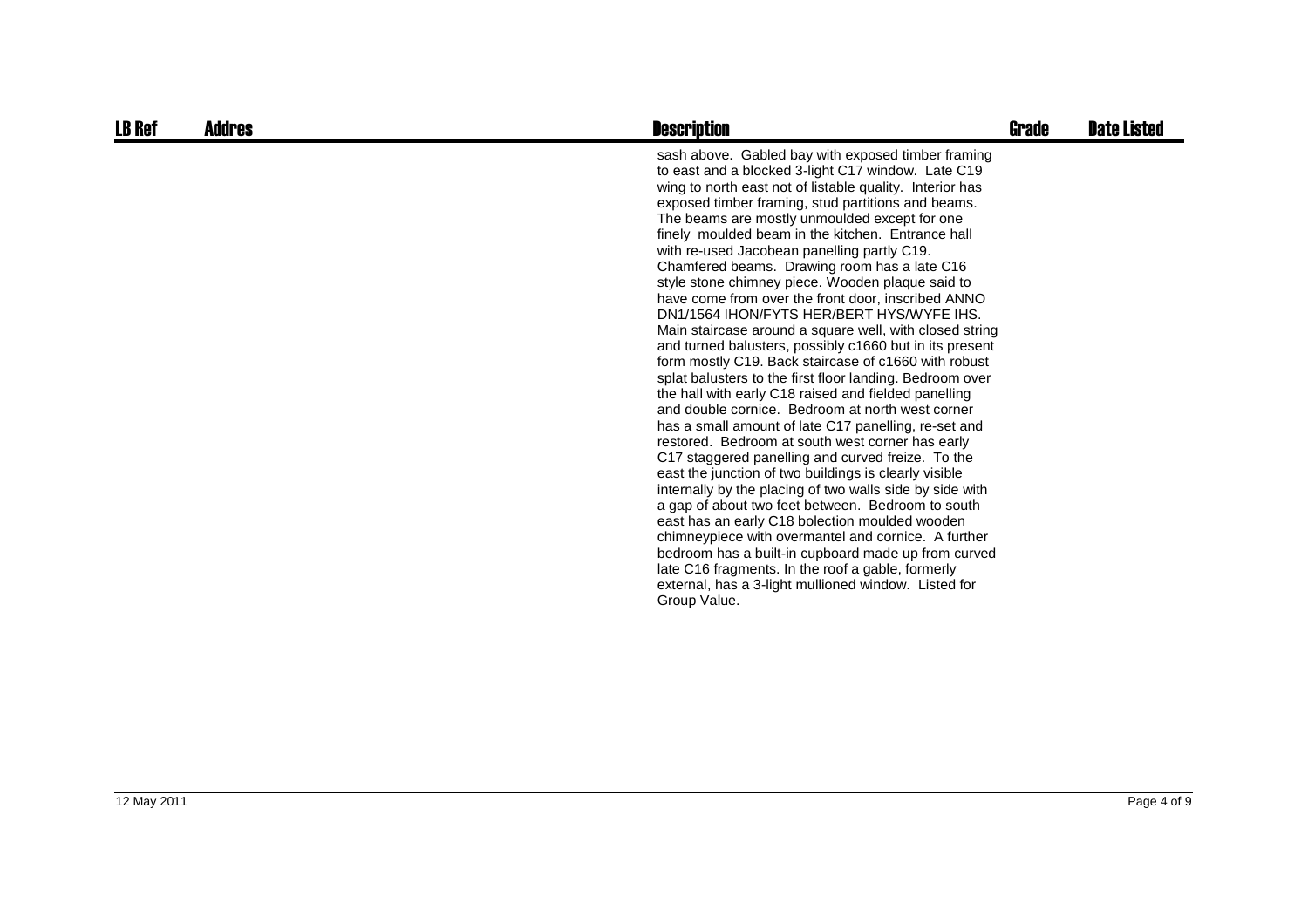| <b>LB Ref</b> | Addres                                                                             | <b>Description</b>                                                                                                                                                                                                                                                                                                                                                                                                                                                                                                                                                                                                                                                                                                                                                                                                                                                                                                                                                                                                                                                                                                                                     | Grade | <b>Date Listed</b> |
|---------------|------------------------------------------------------------------------------------|--------------------------------------------------------------------------------------------------------------------------------------------------------------------------------------------------------------------------------------------------------------------------------------------------------------------------------------------------------------------------------------------------------------------------------------------------------------------------------------------------------------------------------------------------------------------------------------------------------------------------------------------------------------------------------------------------------------------------------------------------------------------------------------------------------------------------------------------------------------------------------------------------------------------------------------------------------------------------------------------------------------------------------------------------------------------------------------------------------------------------------------------------------|-------|--------------------|
| 415505        | Outbuildings To North East Of Somersal Hall Somersal Herbert<br>Derbyshire DE6 5PD | Outbuildings, now barn, cottage and outbuilding under II<br>a continuous roof. Early C18 and mid C19. Red brick<br>with plain tile roof. One brick ridge stack. L-plan.<br>Two storeys C18 range to west has first floor brick<br>band. West elevation of four bays. Two C20 windows<br>to left, small window to right with diamond glazing,<br>then two breather openings, a blocked window with<br>segmental head and two further windows with<br>segmental heads. First floor has four blocked<br>breathers to left and two C20 dormers above, then two<br>breathers to right and a C19 gabled dormer with<br>diamond lights. Irregular east elevation has at south<br>end a pattern of Vitrified headers. East range largely<br>rebuilt in mid C19 but with fragmentary evidence of a<br>timber frame. North elevation has gabled bay to right<br>now converted into a cottage. Double doors to left and<br>a door with segmental arch to left again. Circular<br>pitching eye and diamond pattern breathers. Wall<br>attached to south and gatepiers with stone caps and<br>ball finials. Listed for group value only. Listed for<br>Group Value. |       | 19/11/1985         |
| 415506        | Gate Piers And Attached Walls At The Hall Somersal Herbert<br>Derbyshire DE6 5PD   | Gate piers and wall. Early C18. Red brick and<br>sandstone ashlar. Rusticated ashlar gate piers with<br>moulded caps and urns with swags. Red brick walls<br>attached to east for about ten feet and to West as far<br>as churchyard. Stone coped, with two chamfered set<br>offs and pilaster buttresses. Listed for Group Value.                                                                                                                                                                                                                                                                                                                                                                                                                                                                                                                                                                                                                                                                                                                                                                                                                     | Ш     | 13/09/1967         |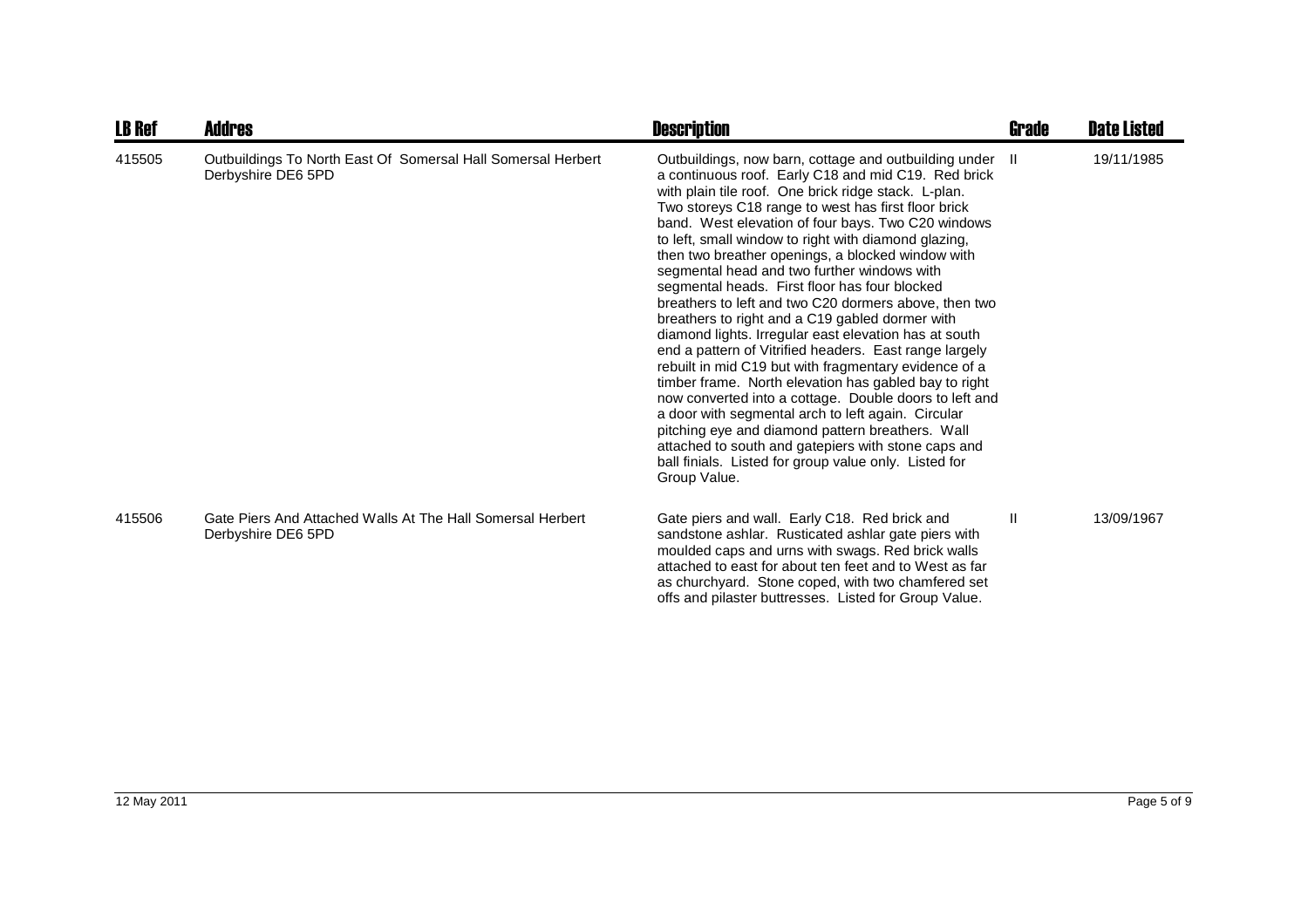| <b>LB Ref</b> | <b>Addres</b>                                       | <b>Description</b>                                                                                                                                                                                                                                                                                                                                                                                                                                                                                                                                     | <b>Grade</b> | <b>Date Listed</b> |
|---------------|-----------------------------------------------------|--------------------------------------------------------------------------------------------------------------------------------------------------------------------------------------------------------------------------------------------------------------------------------------------------------------------------------------------------------------------------------------------------------------------------------------------------------------------------------------------------------------------------------------------------------|--------------|--------------------|
| 415507        | The Old Cottage Somersal Herbert Derbyshire DE6 5PD | Formerly listed as The Old Police Station. Cottage.<br>Early CI7, restored 1952. Timber framed with red<br>brick infil. Thatched roof with one brick stack just off<br>the ridge. Single storey and attics. Box framing<br>visible on all four sides. North elevation has a<br>doorway to the right with plank door. Two-light<br>casement window to the right and three similar 2-light<br>windows to the left. One similar 2-light window above<br>in an eyebrow dormer. Interior has inglenook<br>fireplaces and exposed beams and stud partitions. |              | 13/09/1967         |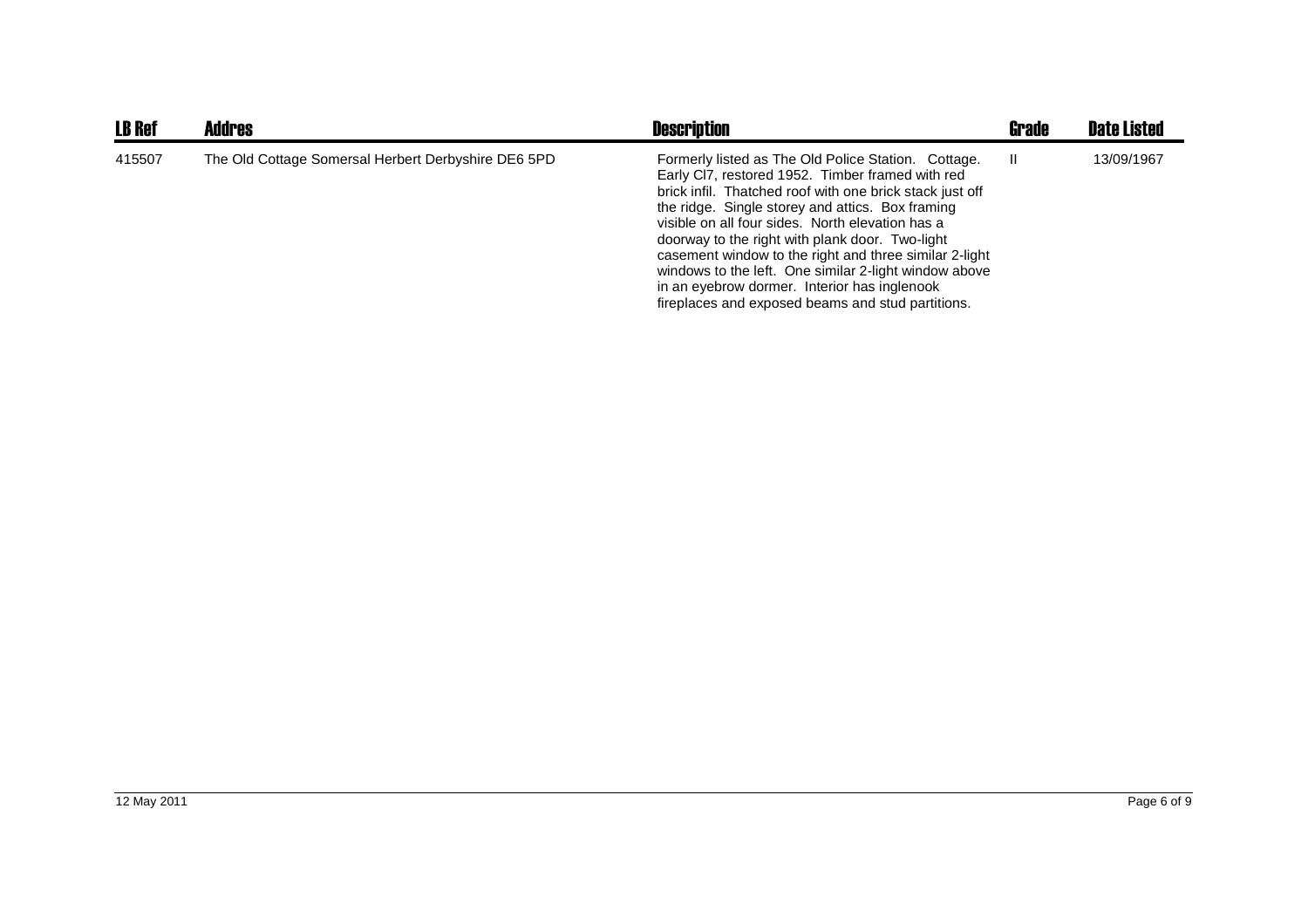| <b>LB Ref</b> | Addres                                               | <b>Description</b>                                                                                                                                                                                                                                                                                                                                                                                                                                                                                                                                                                                                                                                                                                                                                                                                                                                                                                                                                                                                                                                                                                                                                                                                                                                                                                                                                                                                                                                                                                                                                                               | Grade         | <b>Date Listed</b> |
|---------------|------------------------------------------------------|--------------------------------------------------------------------------------------------------------------------------------------------------------------------------------------------------------------------------------------------------------------------------------------------------------------------------------------------------------------------------------------------------------------------------------------------------------------------------------------------------------------------------------------------------------------------------------------------------------------------------------------------------------------------------------------------------------------------------------------------------------------------------------------------------------------------------------------------------------------------------------------------------------------------------------------------------------------------------------------------------------------------------------------------------------------------------------------------------------------------------------------------------------------------------------------------------------------------------------------------------------------------------------------------------------------------------------------------------------------------------------------------------------------------------------------------------------------------------------------------------------------------------------------------------------------------------------------------------|---------------|--------------------|
| 415511        | Montgomery House Somersal Herbert Derbyshire DE6 5PD | House. Late C16, early Cl7, C19. Timber framed with<br>lath and plaster infil, and brick infil. Red brick. Plain<br>tile roofs with brick gable stacks. Two storeys. Lower<br>part to west originally a three or four bay C16 box<br>framed hall house with stone plinth. Early C17 range<br>to right with close studded timber framed cross wing<br>with stone plinth. Centre part rebuilt in brick in C19.<br>Two storeys and single storey with attics. Irregular six<br>bay south elevation. Gabled cross wing to right has<br>exposed close studded timber frame with lath and<br>plaster infil and diagonal braces, over a brick ground<br>floor. Three-light C20 casement window to ground<br>and first floor and similar 2-light in the gable. CI9 brick<br>range to left has a tripartite window/door with margin<br>lights and a doorway with moulded wood surround with<br>the date 1608. Two glazing bar sashes above with<br>wedge lintels and a smaller sash with wedge lintel.<br>Dentil eaves cornice. Lower part to left with exposed<br>box framing with diagonal braces. Four C20 2-light<br>casement windows and two gabled dormers above.<br>Cross wing has exposed framing to upper floor on all<br>sides. To the north a C17 4-light wooden ovolo<br>moulded mullion window. Interior has a broad dogleg<br>staircase, with stud partition instead of banisters.<br>Large turned balusters at attic level. Stud partitions.<br>An upper room has early C17 staggered panelling.<br>Another upper room has an elaborate early C17<br>chimneypiece. Listed for Group Value. | <b>IISTAR</b> | 13/09/1967         |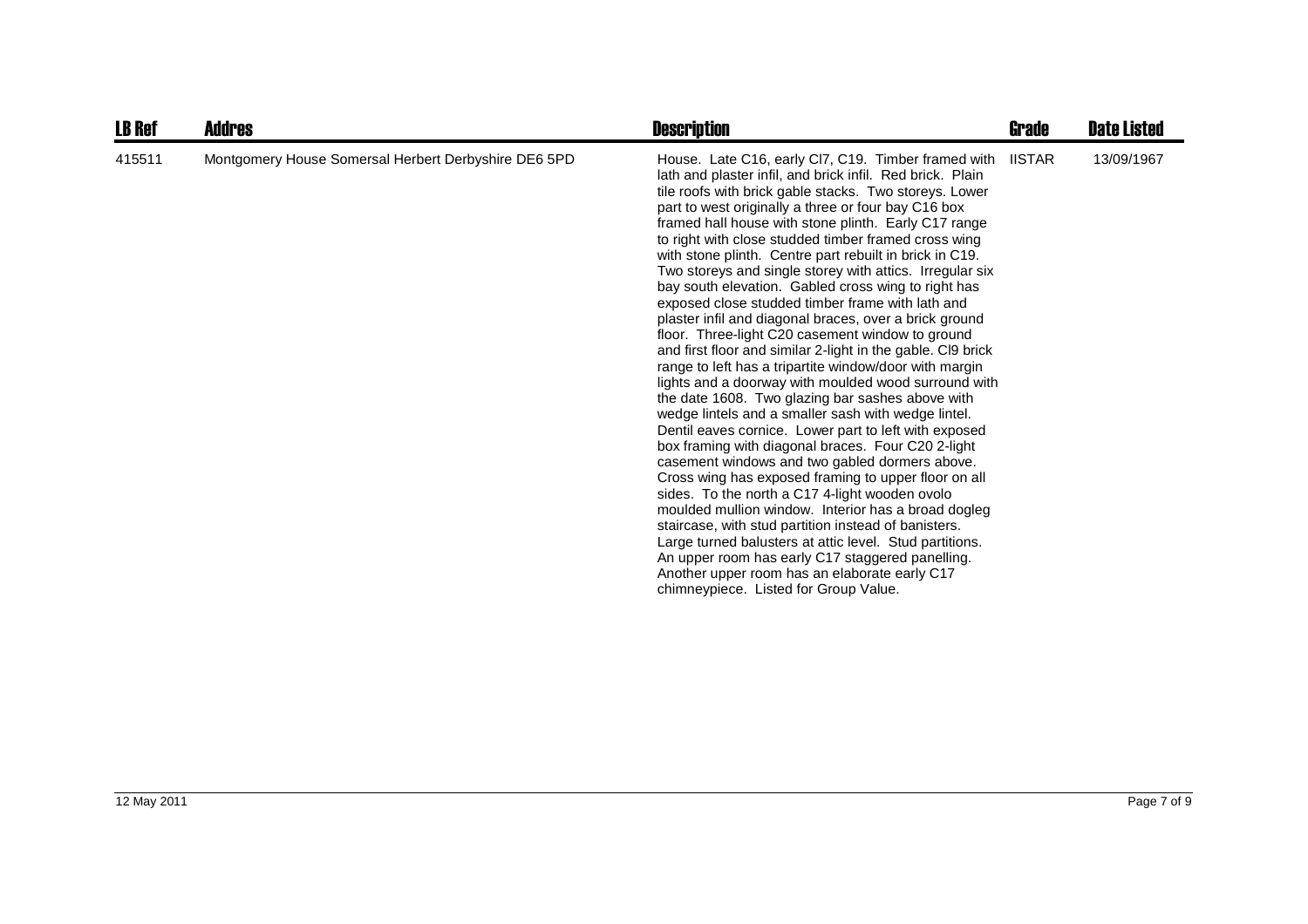| <b>LB Ref</b> | <b>Addres</b>                                                           | <b>Description</b>                                                                                                                                                                                                                                                                                                                                                                                                                                                                                                                                                                                                                                                                                                                                                                                                                                                                                                                                                                                                                                                                                                                                                                                     | <b>Grade</b> | <b>Date Listed</b> |
|---------------|-------------------------------------------------------------------------|--------------------------------------------------------------------------------------------------------------------------------------------------------------------------------------------------------------------------------------------------------------------------------------------------------------------------------------------------------------------------------------------------------------------------------------------------------------------------------------------------------------------------------------------------------------------------------------------------------------------------------------------------------------------------------------------------------------------------------------------------------------------------------------------------------------------------------------------------------------------------------------------------------------------------------------------------------------------------------------------------------------------------------------------------------------------------------------------------------------------------------------------------------------------------------------------------------|--------------|--------------------|
| 415512        | Barn To Rear Of Montgomery House Somersal Herbert Derbyshire<br>DE6 5PD | Formerly listed as Barn to rear of Cottage Farm.<br>Barn, probably built as a barn and cottage. C16, early<br>C17 and C18. Timber framed with brick infil. Stone<br>plinth, plain tile roof with one brick ridge stack. Box<br>framed. North elevation with exposed box framing<br>with two pairs of diagonal braces. Central doorway<br>with plank door. To the right two 2-light C20 wooden<br>casement windows with diamond leaded lights. This<br>bay is probably the earliest part of the building as it-<br>stands on a stone plinth. The quality of the joinery<br>suggests it was for domestic use. To the left of the<br>doorway is one similar 2-light window. This bay<br>appears to have been added as a separate structure<br>in the early C17 and the two later linked together as<br>the timbers between these two bays are all re-used.<br>Extended to west in C18. South elevation encased in<br>brick. Segmental arched windows with C20 wooden<br>casements with diamond lights. Segmental arched<br>cart entrance to left. The interior has three box framed<br>cross walls. Source: Unpublished report by John<br>Goom of Derek Latham and Associates. Listed for<br>Group Value. | Ш            | 25/10/1979         |
| 415513        | Church Cottage Somersal Herbert Derbyshire DE6 5PD                      | Cottage. Early CI7, extended and encased in brick in<br>C19. Timber framed with crucks, and red brick. Plain<br>tile roof with one brick ridge stack and two brick gable<br>stacks in the pitch of the roof. Single storey and<br>attics. Single bay cruck cottage extended at both ends<br>in C19 to form a three cell cottage. South elevation of<br>four bays. Off centre doorway with segment head and<br>plank door under wooden lintel. To the right a C20<br>window under a flat arch. To the left a segment<br>headed window with C20 casement. To the left again<br>a C20 window under flat arch. One gabled half<br>dormer above. Interior has two exposed crucks, one<br>partly truncated. Inglenook fireplace and exposed<br>beams. Listed for Group Value.                                                                                                                                                                                                                                                                                                                                                                                                                                | - II         | 19/11/1985         |